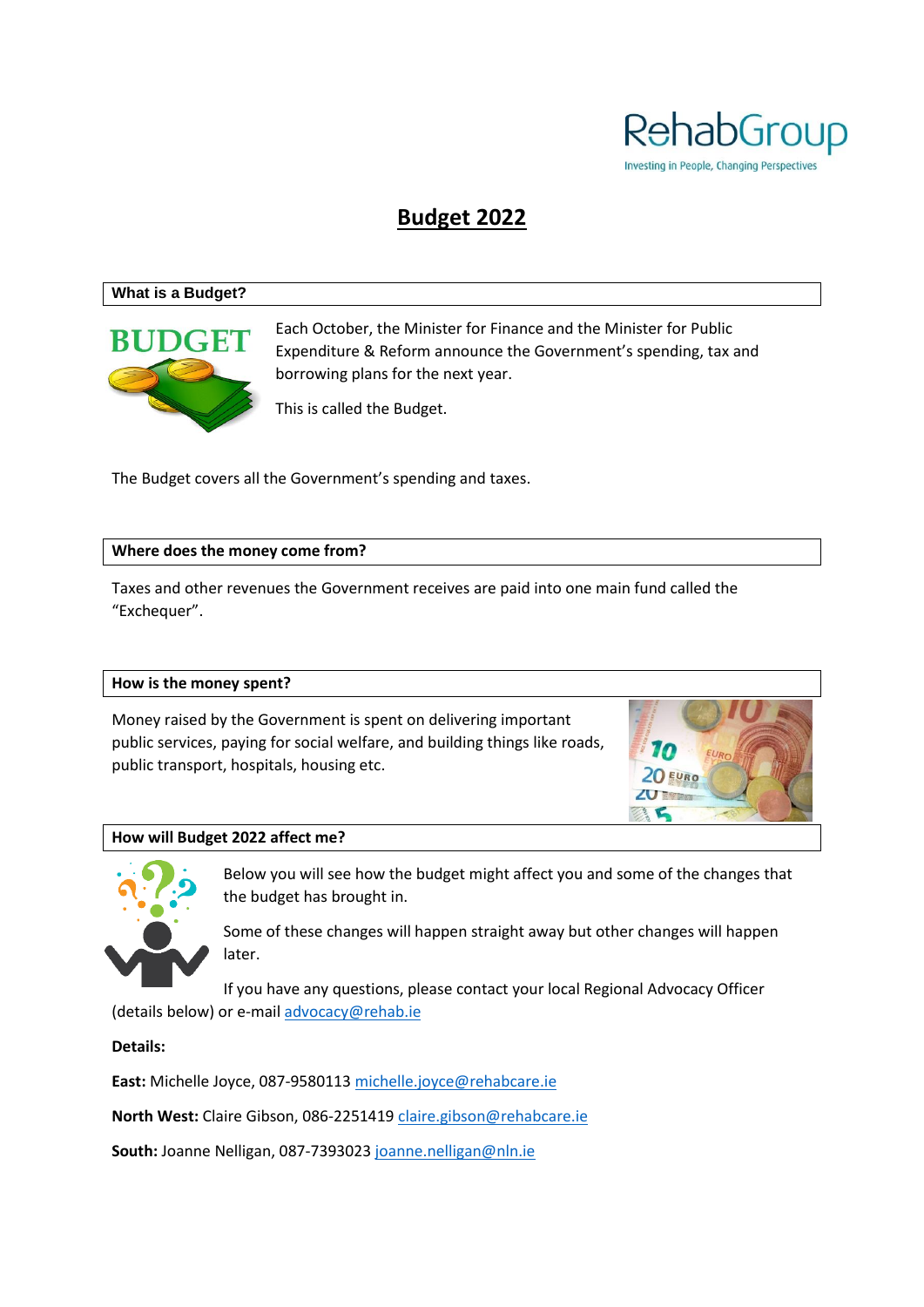## **Main Budget changes for 2022**

## **Social Welfare**

- There will be a (max) €5 increase per week on disability allowance, jobseekers allowance, and other social welfare payments from January.
- The means test for the Disability Allowance will change from June next year. This will mean that some people with paid jobs, who still receive some Disability Allowance, will be able to qualify for a slightly higher Disability Allowance than before. The changes will also allow more people to qualify for Disability Allowance while in employment.
- Living Alone Allowance will increase from €19 to €22 per week from January.
- Fuel Allowance was increased from €28 per week to €33 per week. The Government has also made it slightly easier in the means test to qualify for the fuel allowance.
- A 100% Christmas bonus will be paid this year to all of those who qualify.
- The Government also made it slightly easier for people aged 25-29 years of age to qualify for Treatment Benefit. Treatment Benefit covers some dental, optical and hearing aid costs.

#### **Health**

- The drug payment scheme threshold will be lowered from €114 per month to €100 per month. This means those people who qualify for the scheme will pay no more than €100 each month on any approved medicines.
- There were no changes announced to prescription charges.
- Money has been set aside to give more access to dental care for those on medical cards. (no further details on exactly how this will work has been announced yet)

#### **Employment**

- The Wage Subsidy Scheme for People with Disabilities has been improved. This should help more employers employ people with disabilities.
- Three grants will now be available through EmployAbility as well as Intreo services in 2022, these are:
	- (i) **Job Interview Interpreter Grant** (a grant for deaf or hard of hearing, or for those with a speech impediment to have the help of an interpreter in a job interview)
	- (ii) **Workplace Equipment Adaptation Grant** (a grant towards the cost of changes to make a workplace more accessible for a person with a disability)
	- (iii) **Personal Reader Grant** (a grant for those who are blind or have a visual impairment to have someone help them with reading in work)